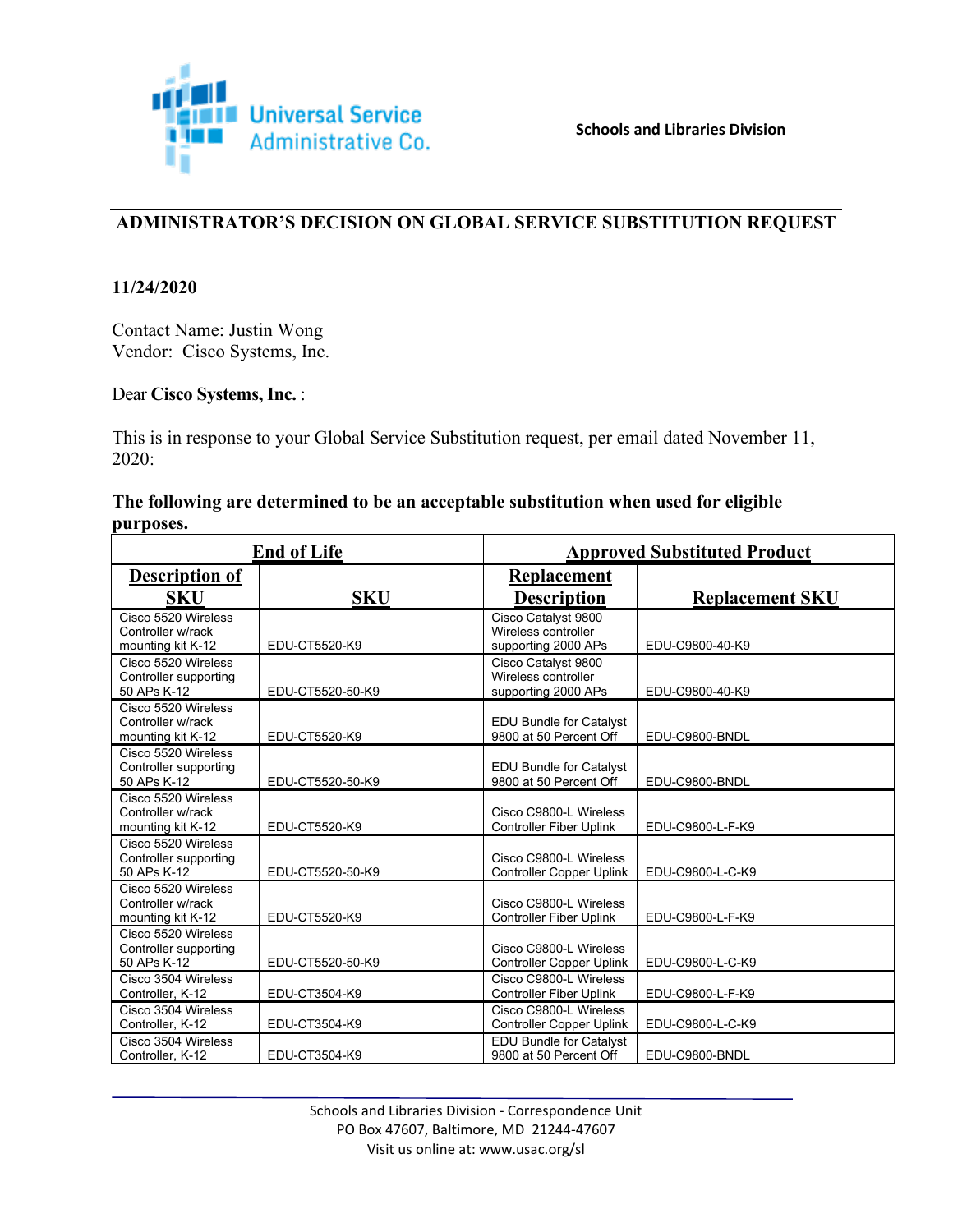| Cisco 8540 Wireless<br>Contr. with 1K APs-<br>rack kit-US K12 EDU                 | EDU-CT8540-1K-K9 | Cisco Catalyst 9800<br>Wireless controller<br>supporting 6000 APs | EDU-C9800-80-K9 |
|-----------------------------------------------------------------------------------|------------------|-------------------------------------------------------------------|-----------------|
| Cisco 8540 Wireless<br>Contr. with<br>rack mooting kit:<br>US K <sub>12</sub> EDU | EDU-CT8540-K9    | Cisco Catalyst 9800<br>Wireless controller<br>supporting 6000 APs | EDU-C9800-80-K9 |
| Cisco 8540 Wireless<br>Contr. with 1K APs-<br>rack kit-US K12 EDU                 | EDU-CT8540-1K-K9 | <b>EDU Bundle for Catalyst</b><br>9800 at 50 Percent Off          | EDU-C9800-BNDL  |
| Cisco 8540 Wireless<br>Contr. with<br>rack mooting kit:<br>US K12 EDU             | EDU-CT8540-K9    | EDU Bundle for Catalyst<br>9800 at 50 Percent Off                 | EDU-C9800-BNDL  |

### **The following products are conditional and may require cost allocation.**

| <b>End of Life</b>    |     | <b>Approved Substituted Product</b> |                        |
|-----------------------|-----|-------------------------------------|------------------------|
| Description of<br>SKU | 5KU | Replacement<br><b>Description</b>   | <b>Replacement SKU</b> |
|                       |     |                                     |                        |

This is determined to be an acceptable substitution when used for eligible purposes.

## **The following products are ineligible.**

| <b>End of Life</b>                  |            | <b>Approved Substituted Product</b>      |                           |                                                                |
|-------------------------------------|------------|------------------------------------------|---------------------------|----------------------------------------------------------------|
| <b>Description of</b><br><b>SKU</b> | <b>SKU</b> | <b>Replacement</b><br><b>Description</b> | Replacement<br><b>SKU</b> | <b>Note</b>                                                    |
|                                     |            |                                          |                           | (EXAMPLE)<br>Redundant<br>supervisor engines<br>are ineligible |

#### **The following are determined to be an acceptable substitution when used for eligible purposes.**

| No Change in Product – Change in Product Code (SKU) Only |                    |                        |  |
|----------------------------------------------------------|--------------------|------------------------|--|
| SKU                                                      | <b>Description</b> | <b>Replacement SKU</b> |  |
|                                                          |                    |                        |  |

#### **The following products are conditional and may require cost allocation.**

| No Change in Product – Change in Product Code (SKU) Only |  |                        |  |
|----------------------------------------------------------|--|------------------------|--|
| SKU<br><b>Description</b>                                |  | <b>Replacement SKU</b> |  |
|                                                          |  |                        |  |

This is determined to be an acceptable substitution when used for eligible purposes.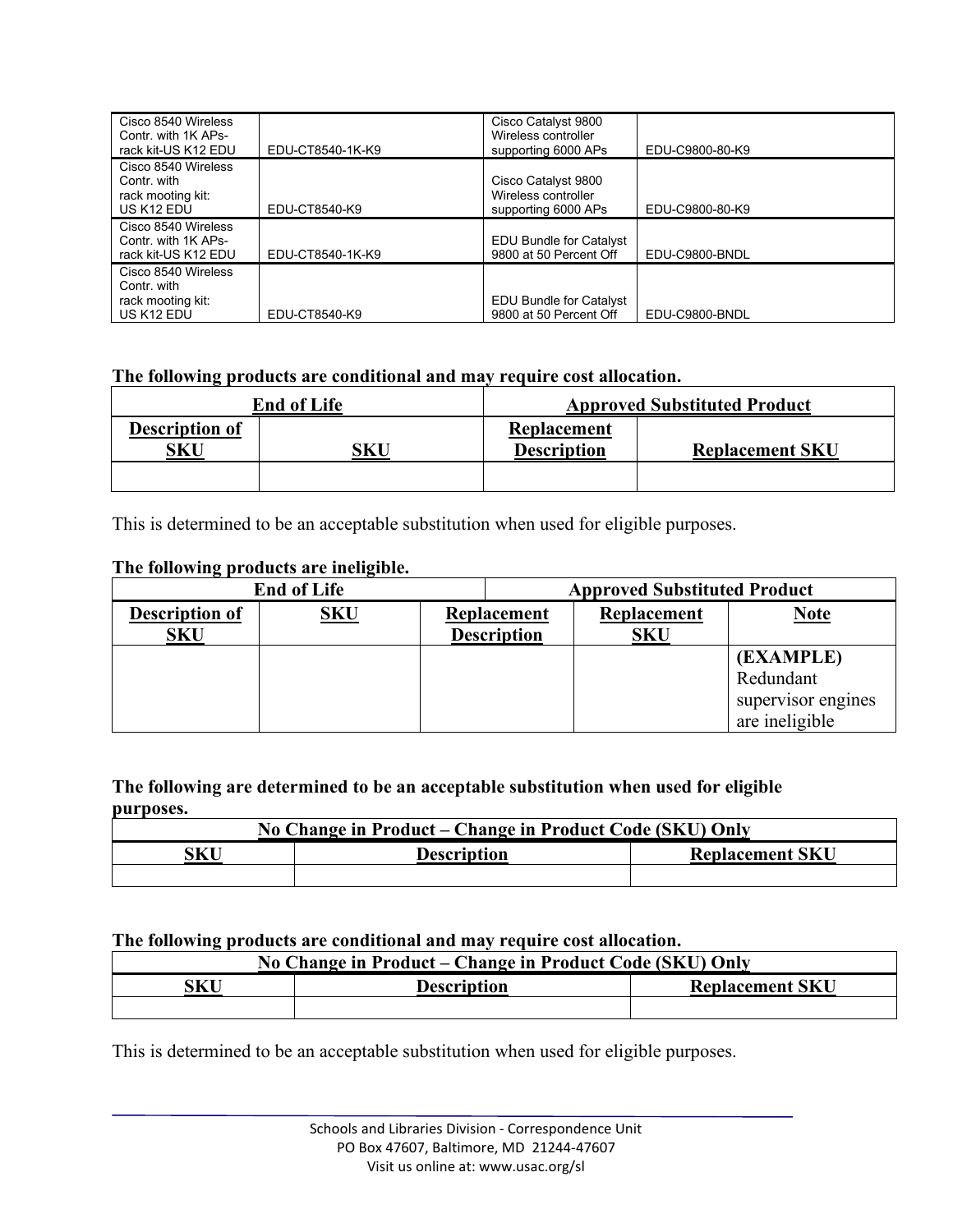## **The following products are ineligible.**

| No Change in Product – Change in Product Code (SKU) Only |                    |                        |                 |
|----------------------------------------------------------|--------------------|------------------------|-----------------|
| SKU                                                      | <b>Description</b> | <b>Replacement SKU</b> | Note            |
|                                                          |                    |                        | (EXAMPLE)       |
|                                                          |                    |                        | Spare parts are |
|                                                          |                    |                        | ineligible      |

You may provide applicants with a copy of this letter. Including this letter as attachments to request for payment will speed up the approval process.

Please do not hesitate to contact me if further clarification of this letter is required. I can be reached by phone, e-mail or write me at "SLD – Correspondence Unit, P. O. Box 47607, Baltimore, MD 21244-47607."

# *To Appeal This Decision*

If you wish to appeal a decision in this letter to USAC, your appeal must be received by USAC within 60 days of the date of this letter. Failure to meet this requirement will result in automatic dismissal of your appeal. In your letter of appeal:

- 1. Include the name, address, telephone number, and email address for the person who can most readily discuss this appeal with us.
- 2. State outright that your letter is an appeal. Include the following to identify the USAC decision letter and the decision you are appealing:
	- Appellant name,
	- Applicant or service provider name, if different from appellant,
	- Applicant BEN and Service Provider Identification Number (SPIN),
	- Application or form number as assigned by USAC,
	- Funding Request Number(s) (FRNs) you are appealing if provided in the letter,
	- Name of letter and funding year both are located at the top of the letter, and
	- The exact text or the decision that you are appealing.
- 3. Please keep your appeal to the point, and provide documentation to support your appeal. Be sure to keep a copy of your entire appeal, including any correspondence and documentation.
- 4. If you are an applicant, please provide a copy of your appeal to the service provider(s) affected by USAC's decision. If you are a service provider, please provide a copy of your appeal to the applicant(s) affected by USAC's decision.
- 5. Provide an authorized signature on your letter of appeal.

# *How to Submit Your Appeal*

To submit your appeal to USAC by email, email your appeal to appeals@usac.org. USAC will automatically reply to incoming emails to confirm receipt.